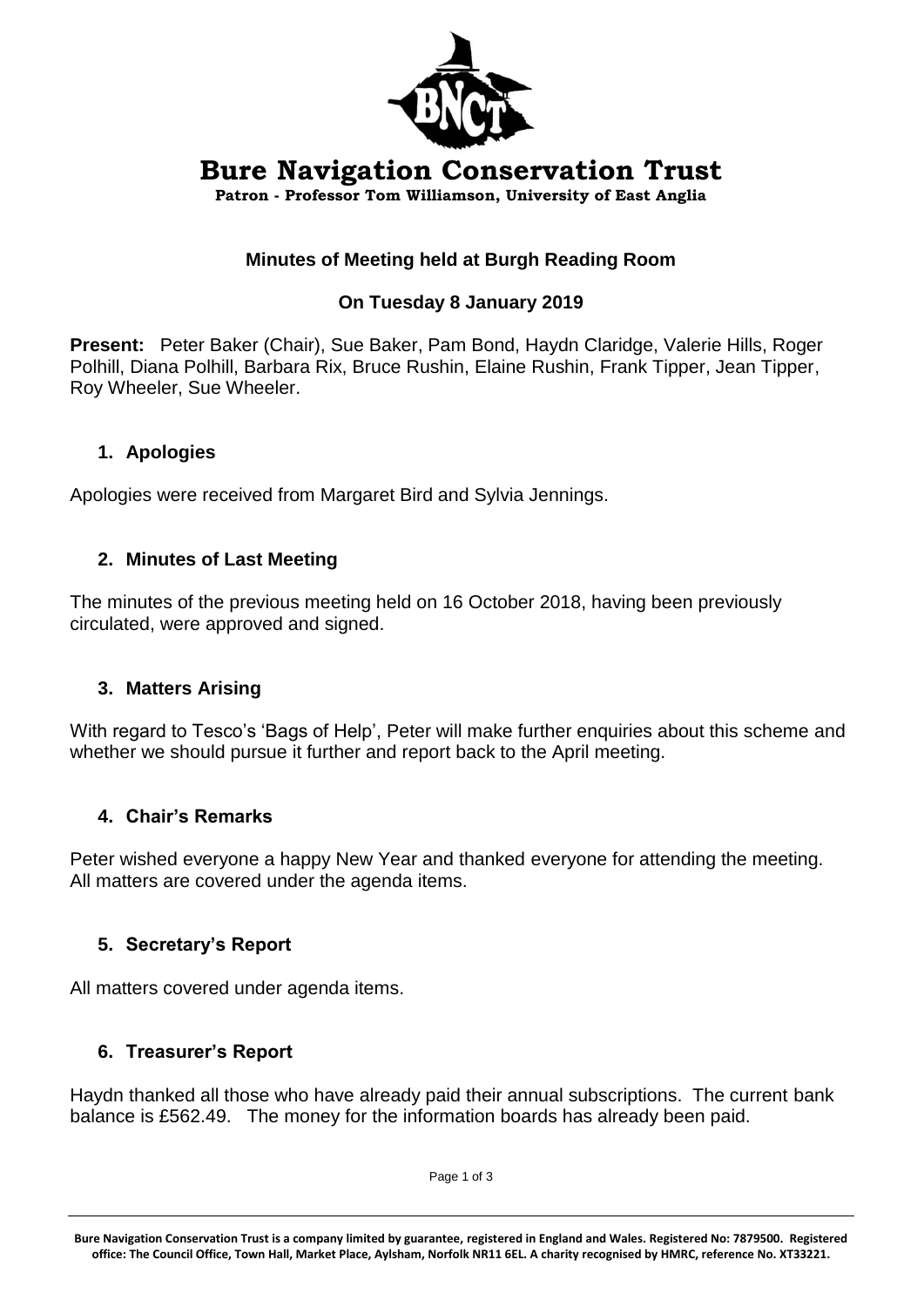# **7. Footpath Report**

# **(a) General**

Roy has walked the stretch between Horstead and Mayton, which was all fine. The problem under the railway bridge at Buxton has got worse.

After the last meeting, Peter contacted Sarah Price to reiterate our concerns which has become and health and safety issue. He also asked the name of the person to whom we should report problems, as Chris Mayes has moved on. Sarah replied that "It will be dealt with by the appropriate officer." Peter will continue to pursue this matter.

### **(b) New Footpath at Aylsham**

John Goodyear at David Wilson Homes wrote on 11 December 2018 stating that the design of the bridges is being discussed with their suppliers and once the size and weight is known, the foundations can be designed.

The bank to bank widths are a critical element of both the design and the Environment Agency approval and they have had to arrange an additional detailed topographical survey at each bridge location to confirm the layouts. John said he was on site the previous day with Mrs Holman and their contractor to confirm the clearance works required to enable the survey. The clearance works and survey are programmed to be completed by the end of the following week.

Once the survey data has been received, John can finalise the bridge locations and provisional layouts and pass these on to the foundation designers and the bridge suppliers for detailed design. Once that has been done they can submit the details to the EA for approval. 90% of the paperwork has already been completed for that. EA approval takes up to 12 weeks from the date they receive the submission.

It is looking like the construction works should start summer 2019 which (anticipating it should be drier) will help with access and river flows/water levels. Works should take no longer than 6 weeks to complete.

John attached a plan showing the current proposals (*circulated to those present at the meeting)*. The route is not likely to change. The bridges will be at the locations shown but their precise position may move a few metres from that shown.

Peter added that the plan is different to that agreed on site, i.e. on the right hand side where it crosses the river. This is because there are power lines and John was concerned that they may not be able to get a crane down.

Peter wrote to John again after Christmas, asking for design details, but has not yet received a response.

### **8. Information Boards**

All of the information boards are now in position and hopefully everyone is happy with them. All that is left to do is to complete the necessary form and send everything off, including two bank statements. It has been suggested that we send a draft for them to approve in the first instance. They can clear it within two or three days but the LEADER Grant people take 31 days regardless. When we receive the money it will be paid directly into our bank account.

Page 2 of 3

**Bure Navigation Conservation Trust is a company limited by guarantee, registered in England and Wales. Registered No: 7879500. Registered office: The Council Office, Town Hall, Market Place, Aylsham, Norfolk NR11 6EL. A charity recognised by HMRC, reference No. XT33221.**